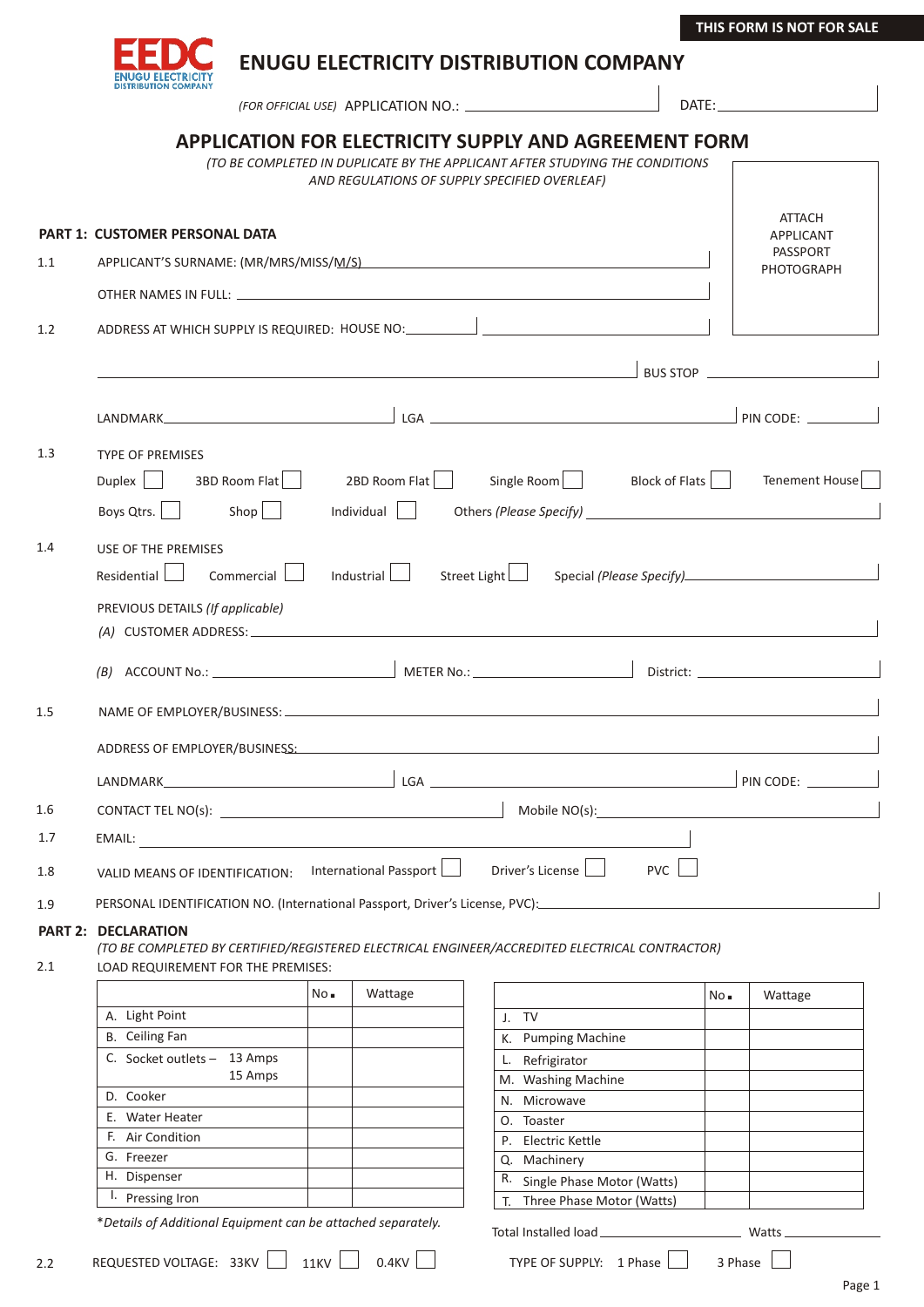|        | <b>CATEGORY CATEGORY</b><br>LICENSE NO                                                                                                                                                                                                                                                                                                                                   |  |  |  |  |  |  |  |
|--------|--------------------------------------------------------------------------------------------------------------------------------------------------------------------------------------------------------------------------------------------------------------------------------------------------------------------------------------------------------------------------|--|--|--|--|--|--|--|
|        | <b>DATE</b><br><b>SIGNATURE</b>                                                                                                                                                                                                                                                                                                                                          |  |  |  |  |  |  |  |
|        |                                                                                                                                                                                                                                                                                                                                                                          |  |  |  |  |  |  |  |
| 2.4    | NATURE OF PROPERTY: OLD   NEW                                                                                                                                                                                                                                                                                                                                            |  |  |  |  |  |  |  |
| 2.5    | TYPE OF PROPERTY: SINGLE HOUSE   APARTMENT<br>TERRACE PUMP HOUSE                                                                                                                                                                                                                                                                                                         |  |  |  |  |  |  |  |
| 2.6    | $N$ o    <br>DOES THE PROPERTY HAVE PLANNING PERMISSION: YES                                                                                                                                                                                                                                                                                                             |  |  |  |  |  |  |  |
| 2.7    | DOES THE PROPERTY HAVE A METER: YES<br><b>NO</b>                                                                                                                                                                                                                                                                                                                         |  |  |  |  |  |  |  |
| 2.7.1. | IF PROPERTY HAS A METER                                                                                                                                                                                                                                                                                                                                                  |  |  |  |  |  |  |  |
| 2.7.2. | 2.7.3.                                                                                                                                                                                                                                                                                                                                                                   |  |  |  |  |  |  |  |
| 2.7.4. | POST PAID METER   MAXIMUM DEMAND<br>METER TYPE AT PROPERTY: PRE-PAYMENT                                                                                                                                                                                                                                                                                                  |  |  |  |  |  |  |  |
| 2.8    |                                                                                                                                                                                                                                                                                                                                                                          |  |  |  |  |  |  |  |
| 2.9    | TO BE COMPLETED BY ONLY THOSE REQUESTING FOR CHANGE OF CUSTOMER CLASS                                                                                                                                                                                                                                                                                                    |  |  |  |  |  |  |  |
|        |                                                                                                                                                                                                                                                                                                                                                                          |  |  |  |  |  |  |  |
|        |                                                                                                                                                                                                                                                                                                                                                                          |  |  |  |  |  |  |  |
|        | I/WE HEREBY REQUEST THE ENUGU ELECTRICITY DISTRIBUTION COMPANY TO SUPPLY US WITH ELECTRICITY AT THE ADDRESS STATED AT<br>THE 1.2 ABOVE FOR THE PURPOSE STATED IN 1.4 ABOVE AND AGREE TO PAY ALL CHARGES MADE BY EEDC IN ACCORDANCE WITH THE<br>PREVAILING EEDC TARIFF OF SUPPLY AS APPROVED BY NIGERIAN ELECTRICITY REGULATORY COMMISSION (NERC).                        |  |  |  |  |  |  |  |
|        | I/WE CONFIRM THAT THE INFORMATION GIVEN IN PART 1 ABOVE IS TRUE IN ITS ENTIRETY AND AGREE THAT IF ANY PART OF IT IS FOUND<br>TO BE UNTRUE THE ELECTRICITY SUPPLY MAY BE DISCONTINUED.                                                                                                                                                                                    |  |  |  |  |  |  |  |
|        | <b>APPLICANT'S SIGNATURE</b><br><b>DATE</b>                                                                                                                                                                                                                                                                                                                              |  |  |  |  |  |  |  |
|        |                                                                                                                                                                                                                                                                                                                                                                          |  |  |  |  |  |  |  |
|        | PART 3: TO BE COMPLETED BY OWNER OF PREMISES (LANDLORD)                                                                                                                                                                                                                                                                                                                  |  |  |  |  |  |  |  |
| 3.1    |                                                                                                                                                                                                                                                                                                                                                                          |  |  |  |  |  |  |  |
|        |                                                                                                                                                                                                                                                                                                                                                                          |  |  |  |  |  |  |  |
|        |                                                                                                                                                                                                                                                                                                                                                                          |  |  |  |  |  |  |  |
| 3.4    | 3.3 DATE OF BIRTH <b>Example 2.5</b>                                                                                                                                                                                                                                                                                                                                     |  |  |  |  |  |  |  |
|        |                                                                                                                                                                                                                                                                                                                                                                          |  |  |  |  |  |  |  |
|        |                                                                                                                                                                                                                                                                                                                                                                          |  |  |  |  |  |  |  |
| 3.6    | ADDRESS OF EMPLOYER/BUSINESS: And the contract of the contract of the contract of the contract of the contract of the contract of the contract of the contract of the contract of the contract of the contract of the contract                                                                                                                                           |  |  |  |  |  |  |  |
|        | 3.7<br>METER NUMBER NEWSFILM AND THE RESERVE THE RESERVE THE RESERVE THE RESERVE THAT A RESERVE THE RESERVE THAT A RE                                                                                                                                                                                                                                                    |  |  |  |  |  |  |  |
|        |                                                                                                                                                                                                                                                                                                                                                                          |  |  |  |  |  |  |  |
| 3.8    | $PVC$ $\Box$ )<br>PERSONAL IDENTIFICATION NUMBER (International Passport   Driver's License                                                                                                                                                                                                                                                                              |  |  |  |  |  |  |  |
|        | I confirm that the Applicant is my tenant and certify his/her request for electricity supply and also accept to notify EEDC in writing when<br>he/she gives notice (in writing or otherwise) of termination of his/her tenancy agreement, failing which any outstanding debt or dues on<br>his/her account may be debited to my own account.<br>SIGNATURE<br><b>DATE</b> |  |  |  |  |  |  |  |
|        |                                                                                                                                                                                                                                                                                                                                                                          |  |  |  |  |  |  |  |
|        | <b>ACKNOWLEDGEMENT</b>                                                                                                                                                                                                                                                                                                                                                   |  |  |  |  |  |  |  |
|        |                                                                                                                                                                                                                                                                                                                                                                          |  |  |  |  |  |  |  |
|        |                                                                                                                                                                                                                                                                                                                                                                          |  |  |  |  |  |  |  |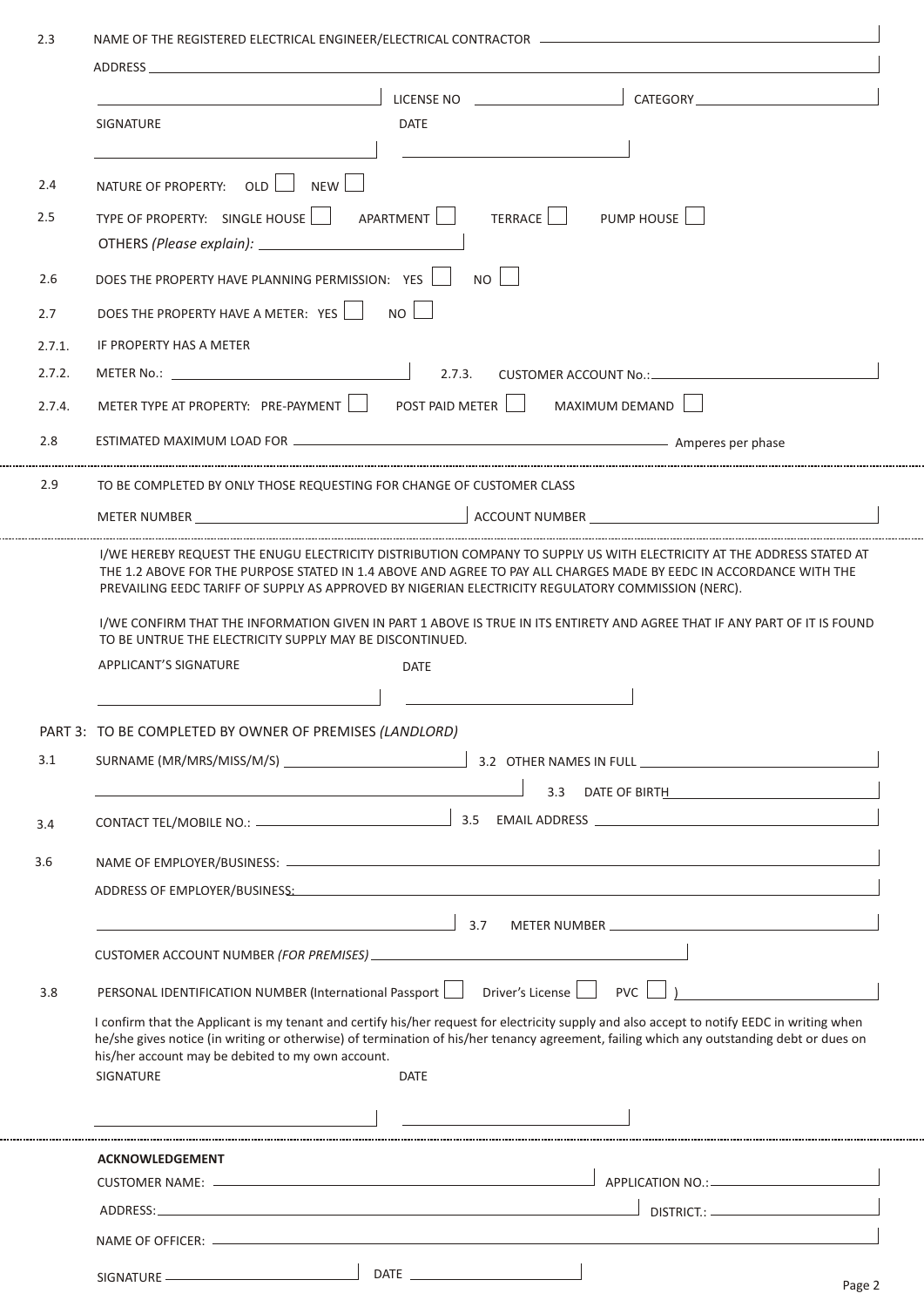# **PART 4 FOR OFFICIAL USE ONLY**

|                      | <b>TYPE OF APPLICATION</b>                                       | <b>TICK</b> |            | <b>TYPE OF APPLICATION</b>                                                                                                                                                                                                           | <b>TICK</b> |  |  |  |  |
|----------------------|------------------------------------------------------------------|-------------|------------|--------------------------------------------------------------------------------------------------------------------------------------------------------------------------------------------------------------------------------------|-------------|--|--|--|--|
| I. NEW SERVICE       |                                                                  |             |            | VI. CONVERSION FROM SINGLE PHASE TO                                                                                                                                                                                                  |             |  |  |  |  |
|                      | II. ADDITIONAL LOAD/REPRODUCTION                                 |             |            | THREE PHASE to MD Meter                                                                                                                                                                                                              |             |  |  |  |  |
|                      | III. CHANGE OF CUSTOMER<br>IV. ADDITIONAL METER                  |             |            | VII. IS PROPERTY EARTHED?                                                                                                                                                                                                            |             |  |  |  |  |
|                      | V. CHANGE OF TARIFF                                              |             |            | VIII. PLANNING PERMISSION (NEW PROPERTY)                                                                                                                                                                                             |             |  |  |  |  |
|                      |                                                                  |             |            |                                                                                                                                                                                                                                      |             |  |  |  |  |
| <b>EXISTING LOAD</b> | FOR EXTENSION/REDUCTION OF LOAD/CHARGE                           |             | <b>KWH</b> |                                                                                                                                                                                                                                      |             |  |  |  |  |
|                      | ADDITIONAL/REDUCTION LOAD                                        |             | <b>KWH</b> |                                                                                                                                                                                                                                      |             |  |  |  |  |
| <b>TOTAL LOAD</b>    |                                                                  |             | <b>KWH</b> |                                                                                                                                                                                                                                      |             |  |  |  |  |
|                      |                                                                  |             |            | CUSTOMERS PREFERENCE/PREFERRED METHOD OF PAYMENT: CHEQUE $\begin{vmatrix} *_{ATM} \end{vmatrix}$ POS   ONLINE   CASH DEPOSIT                                                                                                         |             |  |  |  |  |
|                      | PREFERRED METHOD OF RECEIVING BILLS: BILLS DELIVERY TO THE HOUSE |             |            | $*_{\text{BILLS SENT BY EMAIL}}$ $*_{\text{BILLS SENT BY SMS}}$<br>* These services will commence soon.                                                                                                                              |             |  |  |  |  |
|                      |                                                                  |             |            |                                                                                                                                                                                                                                      |             |  |  |  |  |
|                      |                                                                  |             |            |                                                                                                                                                                                                                                      |             |  |  |  |  |
|                      |                                                                  |             |            |                                                                                                                                                                                                                                      |             |  |  |  |  |
|                      |                                                                  |             |            |                                                                                                                                                                                                                                      |             |  |  |  |  |
|                      |                                                                  |             |            |                                                                                                                                                                                                                                      |             |  |  |  |  |
|                      | (B) TO BE COMPLETED BY METER SUPERVISOR                          |             |            |                                                                                                                                                                                                                                      |             |  |  |  |  |
|                      |                                                                  |             |            |                                                                                                                                                                                                                                      |             |  |  |  |  |
|                      |                                                                  |             |            |                                                                                                                                                                                                                                      |             |  |  |  |  |
|                      |                                                                  |             |            |                                                                                                                                                                                                                                      |             |  |  |  |  |
|                      |                                                                  |             |            |                                                                                                                                                                                                                                      |             |  |  |  |  |
|                      |                                                                  |             |            |                                                                                                                                                                                                                                      |             |  |  |  |  |
|                      | (C) TO BE COMPLETED BY CREDIT CONTROL SECTION                    |             |            |                                                                                                                                                                                                                                      |             |  |  |  |  |
|                      |                                                                  |             |            | (MONTH) <b>Exercise Exercise Contract Contract Contract Contract Contract Contract Contract Contract Contract Contract Contract Contract Contract Contract Contract Contract Contract Contract Contract Contract Contract Contra</b> | (AMOUNT)    |  |  |  |  |
|                      |                                                                  |             |            |                                                                                                                                                                                                                                      |             |  |  |  |  |
|                      |                                                                  |             |            |                                                                                                                                                                                                                                      |             |  |  |  |  |
|                      |                                                                  |             |            |                                                                                                                                                                                                                                      |             |  |  |  |  |
|                      |                                                                  |             |            |                                                                                                                                                                                                                                      |             |  |  |  |  |
|                      |                                                                  |             |            |                                                                                                                                                                                                                                      |             |  |  |  |  |
|                      |                                                                  |             |            |                                                                                                                                                                                                                                      |             |  |  |  |  |
|                      |                                                                  |             |            |                                                                                                                                                                                                                                      |             |  |  |  |  |
|                      |                                                                  |             |            |                                                                                                                                                                                                                                      |             |  |  |  |  |
|                      |                                                                  |             |            |                                                                                                                                                                                                                                      |             |  |  |  |  |
|                      | THE APPLICATION IS HEREBY CLEARED FOR FURTHER PROCESSING         |             |            |                                                                                                                                                                                                                                      |             |  |  |  |  |
|                      |                                                                  |             |            |                                                                                                                                                                                                                                      |             |  |  |  |  |
|                      |                                                                  |             |            | DATE: www.astronometer.com                                                                                                                                                                                                           |             |  |  |  |  |
|                      |                                                                  |             |            |                                                                                                                                                                                                                                      |             |  |  |  |  |
| (D) FINAL APPROVAL   |                                                                  |             |            |                                                                                                                                                                                                                                      |             |  |  |  |  |
|                      | SIGNATURE:                                                       |             | DATE:      |                                                                                                                                                                                                                                      |             |  |  |  |  |
|                      |                                                                  |             |            |                                                                                                                                                                                                                                      |             |  |  |  |  |
|                      |                                                                  |             |            |                                                                                                                                                                                                                                      |             |  |  |  |  |